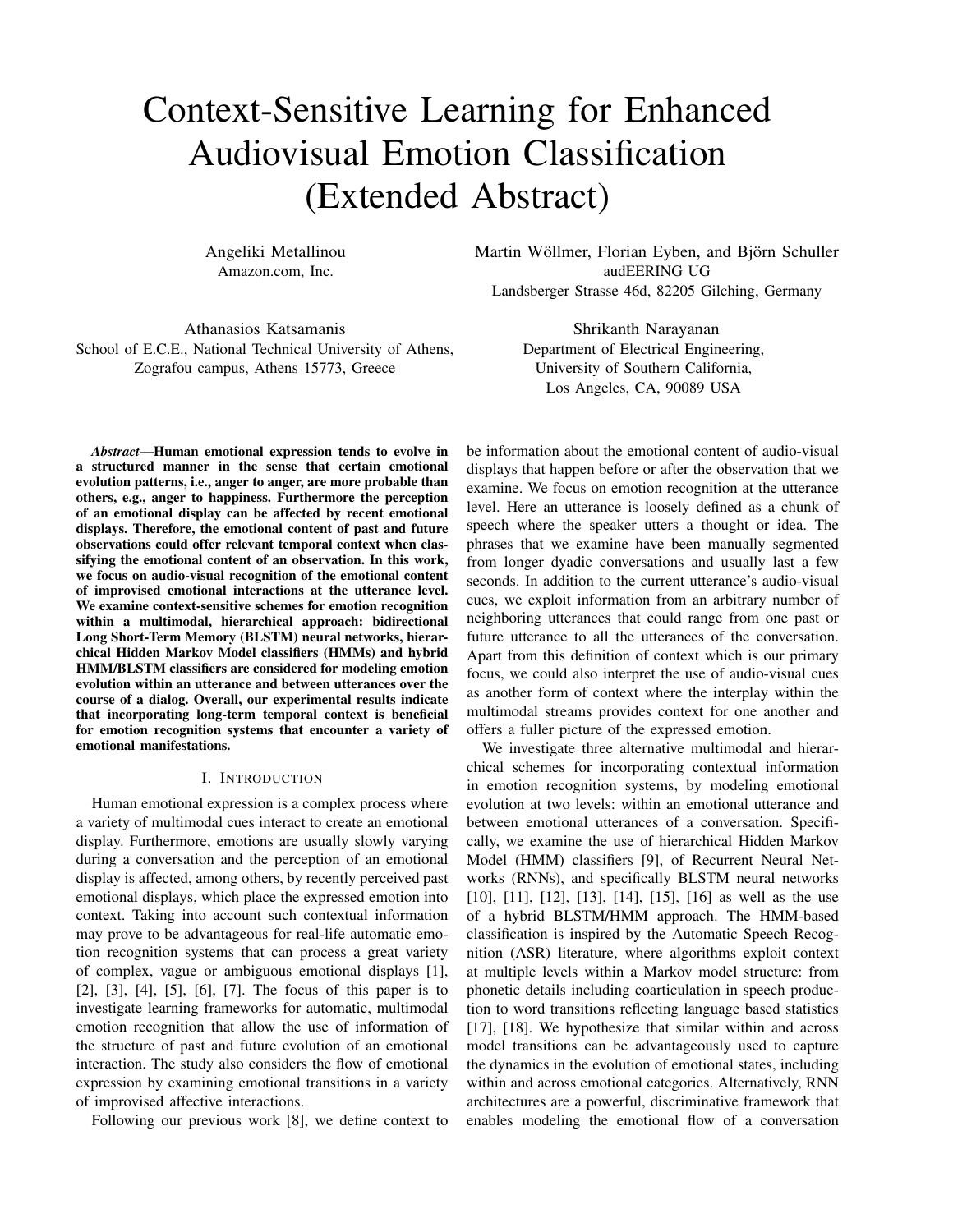without making Markov assuptions about emotional transitions. Here, we apply BLSTM neural networks which overcome the vanishing gradient problem of conventional RNNs and are able to learn from an arbitrarily large amount of past and future contextual information [19].

For our experiments we use a large multimodal and multisubject database of dyadic interactions between actors, namely the IEMOCAP database [20], which contains detailed facial information, obtained from facial Motion Capture (MoCap) as well as speech information. The IEMOCAP database consists of dyadic conversations that are elicited so as to contain emotional manifestations that are non-prototypical and resemble real-life emotional expression. Our goal is to obtain a realistic assessment of emotion recognition performance, when our system is required to make a decision about the emotional content of all possible input utterances, including those containing subtle or ambiguous emotions.

We focus on the recognition of dimensional emotional descriptions, i.e., valence and activation levels, instead of categorical emotional tags, such as 'anger' or 'happiness'. Valence describes how positive vs. negative and activation how calm vs. excited is the expressed emotion. We derive a dimensional label for all available utterances by averaging the decisions of multiple annotators. In addition to classifying the degree of valence and activation separately, we also investigate their joint modeling by classifying among clusters in the two-dimensional valence-activation space [21].

# II. CONTEXT-SENSITIVE FRAMEWORKS

Our problem can be posed as a two-level modeling problem of an emotional conversation. At the higher level, an emotional conversation is modeled as a sequence of emotional utterances, while at the lower level, each such utterance is modeled as a sequence of audiovisual observations. We assume that an emotional utterance can be described by a single emotional label, e.g., a single level of activation, valence or a single cluster in the valenceactivation space. However, an emotional conversation may contain arbitrary emotional transitions between utterances and may consist of a variety of emotional manifestations. Therefore utterance modeling captures the dynamics within emotional categories while conversation modeling captures the dynamics across emotional categories.

At the utterance level, we examine dynamic modeling by using fully-connected HMMs, which captures feature statistics and underlying emotional characteristics in the audio-visual feature streams. The intuition for using fullyconnected HMMs is that there is no apparent left-to-right property in the dynamic evolution of the facial or vocal characteristics during emotional expression (as opposed to the evolution of phonemes during speech that is exploited in phoneme-specific left-to-right HMMs in ASR). The use of coupled- instead of simple, multistream HMMs enables us to model asynchrony between the audio-visual streams.

Alternatively, we model the emotional utterance by estimating static, utterance-level, statistical features, through the use of statistical functionals over the low-level frame sequence. Such an approach implicitly captures some of the observation dynamics while it makes fewer modeling assumptions compared to the HMM (no Markovian property, conditional independence or synchronicity assumptions of the underlying audio-visual sequences). At the dialog level, we examine the use of HMM and discriminatively trained neural network classifiers (RNN, BLSTM). The latter make fewer assumptions on the underlying sequence of emotional utterances and may potentially capture more complex patterns of emotional flow.

Our approach of combining first and second layer HMMs for dialog and utterance modeling leads to a two-level structure, along the lines of multi-level HMMs [22] and Hierarchical HMMs [9]. Alternatively, we examine the performance of discriminatively trained neural network classifiers for conversational modeling when statistical functionals are extracted at the utterance level. In the hybrid HMM/BLSTM approach, we keep the probabilistic dynamic modeling of HMMs at the utterance level and use the emotion-specific HMM log-likelihoods to form an utterance-level feature vector, which is the input of the BLSTM at the conversation-level (for more details, see [23]).

We examine a combination of the HMM and BLSTM classifiers that takes advantage of both the explicit dynamic utterance modeling of the HMM framework and the ability of the BLSTM to learn an arbitrarily long amount of bidirectional context. We utilize the BLSTM network as a second layer of computation over the HMM classifiers as an alternative to Viterbi decoding. This combination has the advantages of a two-layer classification structure; therefore there is transparency as to the performance improvement we can gain from context modeling. Furthermore, the HMM+BLSTM combination may potentially capture more complex structure in the underlying emotional flow than the one captured by an HMM.

#### III. DATABASE DESCRIPTION

The database used in this work is the Interactive Emotional Dyadic Motion Capture (IEMOCAP) database which contains approximately 12 hours of audio-visual data from five mixed gender pairs of actors [20]. Each recorded session lasts approximately 5 minutes and consists of two actors interacting with each other in scenarios that encourage emotional expression. During each recording, both actors wore microphones and one of them had face Motion Capture (MoCap) markers. In this study, we examine the emotions expressed when the actors wear the markers, so that there is audio-visual information available.

The dyadic sessions were later manually segmented into utterances, where consecutive utterances of a speaker may or may not belong to the same turn. We examine the sequence of utterances of a certain speaker during a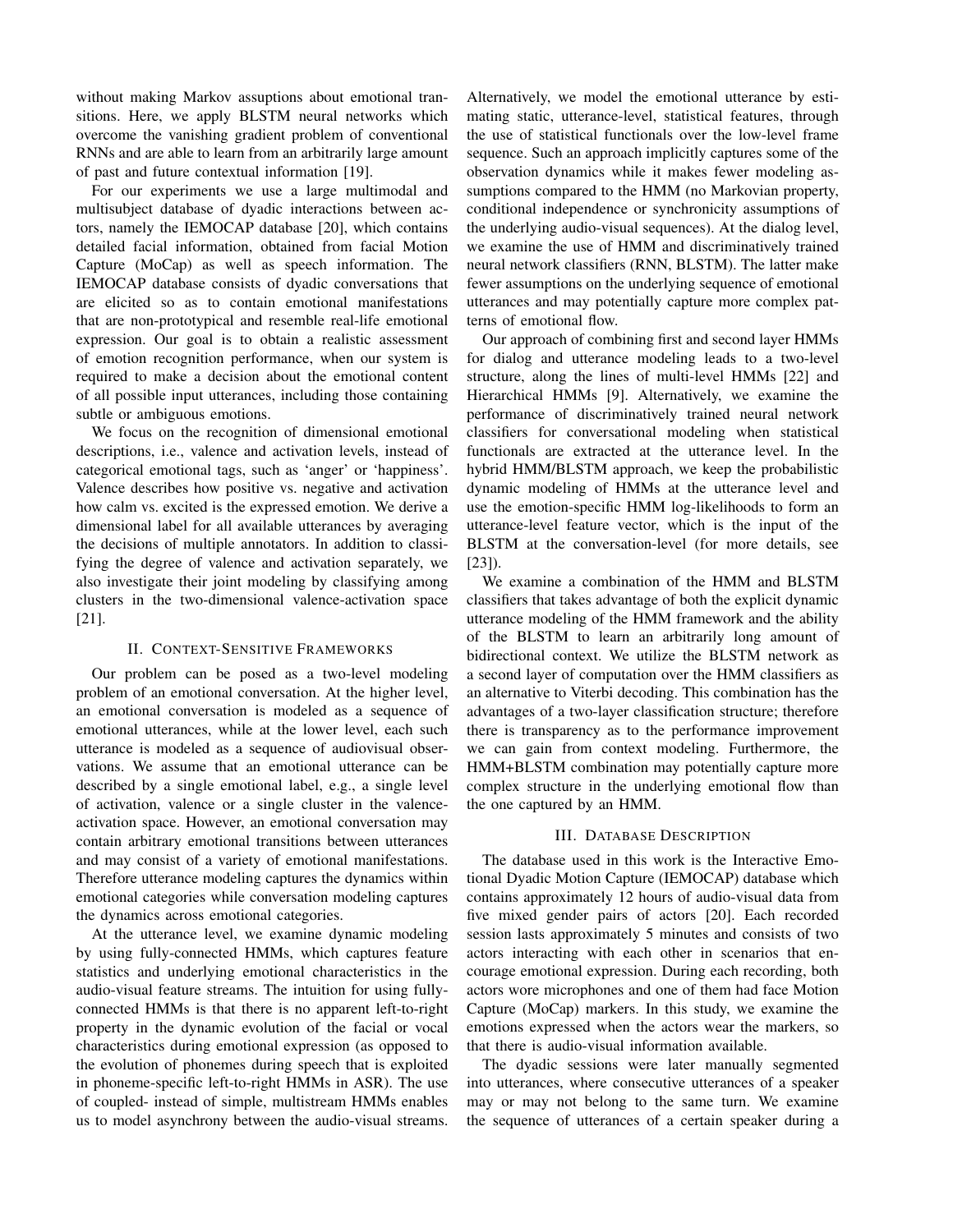recording, and we make no distinction between utterances that are separated by one or more utterances of the other speaker and utterances that belong to the same turn. The emotional content of each utterance was annotated by human annotators in categorical labels (annotators had to choose between the following emotions: angry, happy, excited, sad, frustrated, fearful, surprised, disgusted, neutral and "other-please specify") and in dimensional descriptions of valence and activation. Valence describes how positive vs. negative and activation how calm vs excited is the expressed emotion. Value 1 denotes very low activation and very negative valence and 5 denotes very high activation and very positive valence. Those properties are rated on scales 1-5 and are averaged across 2 annotators (or for some few utterances across 3 annotators).

## IV. EMOTIONS AND EMOTION TRANSITIONS

The first emotion classification task that we consider in this work consists of the classification of three levels of valence and activation: level 1 contains ratings in the range [1,2], level 2 contains ratings in the range (2,4) and level 3 contains ratings in the range [4,5]. These levels intuitively correspond to low, medium and high activation, and to negative, neutral and positive valence respectively.

We also examine the joint classification of the emotional dimensions by building three and four clusters in the valence-activation emotional space. The motivation for clustering the valence-activation space is to build classifiers that provide richer and more complete emotional information by combining valence and activation information. We apply data-driven clustering through K-means to automatically select clusters that fit the distribution of the emotional manifestations of our database in the emotional space (similar approaches are also followed in [21],[24]). The ground truth of every utterance is assigned to one of the clusters using the minimum Euclidean distance between its annotation and the cluster midpoints.

When abstracting our emotion classes into clusters of the valence-activation space, we also study their relation to the corresponding categorical annotations and investigate which categorical emotional manifestations tend to fall into each cluster. Specifically, we examine how each cluster breaks down in terms of categorical labels. For example, in Fig. 1(a) and 1(b) we illustate the 3 clusters in the emotional space and the histogram of the categorical emotional tags of the utterances they contain. Note that the utterances that belong to each cluster depend on the training set of each fold. Thus, the bar graphs in Fig. 1(b) represent the mean over the 10 folds of our experiment (see also the experimental setup in section VI-A) and the error bars represent the standard deviation over the 10 folds. The plot of Fig. 1(a) corresponds to the first fold of our experiment, but the differences across folds are relatively small (the average standard deviation of the cluster centroid coordinates across the ten folds is as low as 0.05).



Fig. 2. *Positions of the MOCAP face markers and separation of the face into lower and upper facial regions.*

# V. FEATURE EXTRACTION AND FUSION

## *A. Audio-Visual Frame-level Feature Extraction*

The IEMOCAP data contain detailed MoCap facial marker coordinates. The positions of the facial markers can be seen in figure 2. The markers were normalized for head rotation and translation and the nose marker tip is defined as the local coordinate center of each frame. In total, information from 46 facial markers is used; namely their (x,y,z) coordinates. This results in a 138-dimensional facial representation, which tends to be redundant because it does not exploit the correlations of neighboring marker movements and the structure of the human face.

In order to obtain a lower-dimensional representation of the facial marker information, we use Principal Feature Analysis (PFA) [25]. This method performs Principal Component Analysis (PCA) as a first step and selects features so as to minimize the correlations between them. In contrast to PCA, PFA selects features in the original feature space (here marker coordinates) instead of linear combinations of features, which makes selection results interpretable. We select 30 features, since the PCA transformation explains more than 95% of the total variability. To these we append the first derivatives, resulting in a 60-dimensional representation. The facial features are normalized per speaker to smooth out individual facial characteristics that are unrelated to emotional expressions. Our speaker normalization approach consists of finding a mapping from the individual average face to the general average face. This is achieved by shifting the mean value of each marker coordinate of each subject to the mean value of that marker coordinate across all subjects. The feature selection and normalization framework is described in our previous work [26].

In addition, we extract a variety of features from the speech waveform: 12 MFCC coefficients, 27 Mel Frequency Band coefficients (MFB), pitch and energy values. We also compute their first derivatives. All the audio features are computed using the Praat software [27] and are normalized using z-standardization. The audio and visual features are extracted at the same framerate of 25 ms, with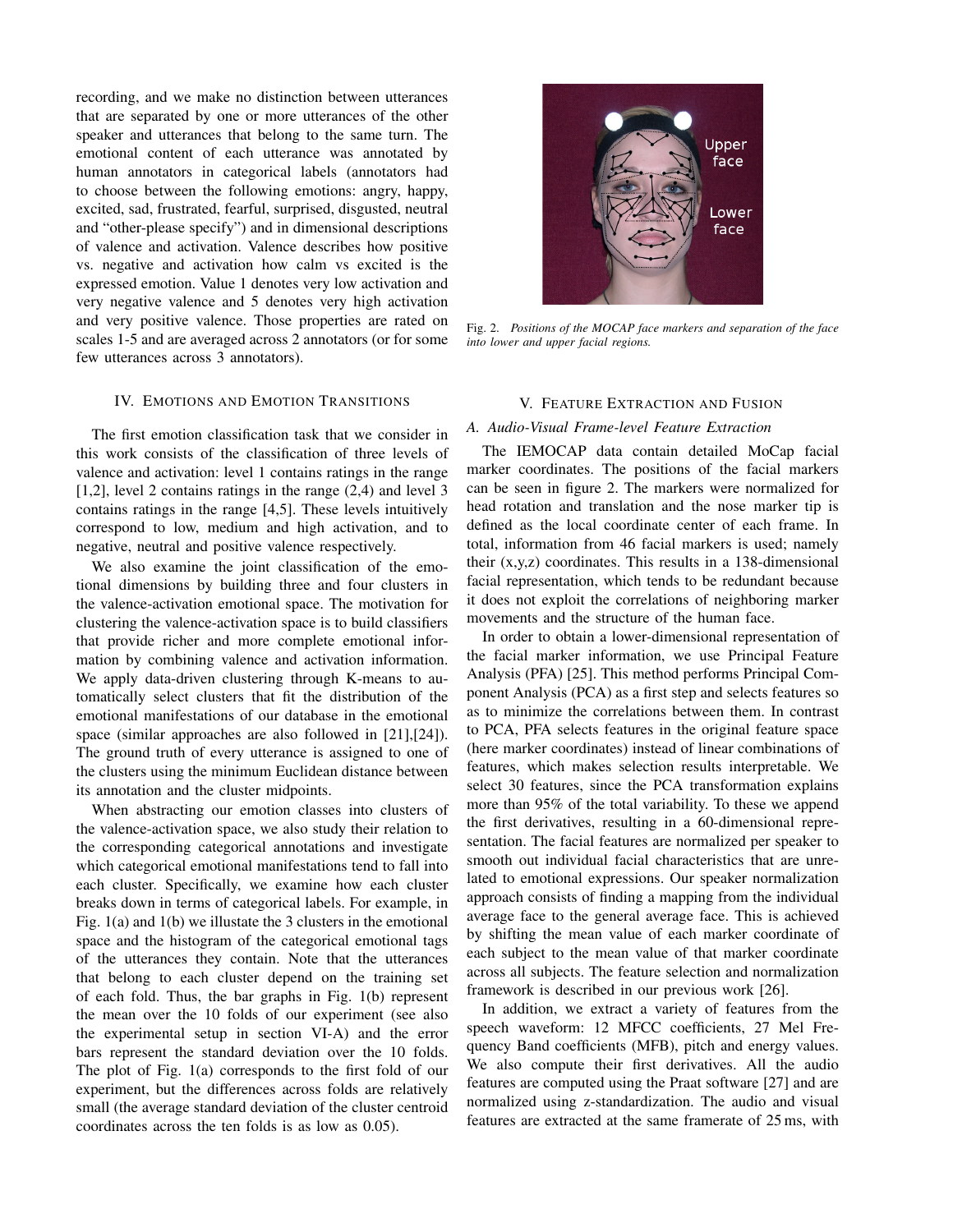

(a) 3 clusters in the valence-activation space (fold1)

(b) 3 clusters

Fig. 1. *Analysis of classes in the 3 cluster task in terms of categorical labels. The bars and the error bars correspond to the mean and standard deviation computed across the 10 folds. We notice that the data-driven clusters tend to contain different categorical emotional manifestations according to their position in the emotional space. Specifically, clusters 1,2 and 3 roughly contain categorical emotions of 'anger or frustration', 'happiness or excitement' and 'neutrality or sadness or frustration' respectively.*

a 50 ms window. The utterance-level audio HMMs were trained using the 27 MFBs, pitch and energy along with their first derivatives, while the visual HMMs were trained using the 30 PFA features with their first derivatives. For the audio-visual HMMs and coupled-HMMs we used both these voice and face features, fused at feature or at modellevel.

#### *B. Utterance-level Statistics of Audio-Visual Features*

We use a set of 23 utterance-level statistical functionals that are computed from the low-level acoustic and visual features . Thus, we obtain  $142 \times 23 = 3266$  utterancelevel features. All functionals were calculated using the openSMILE toolkit [28].

In order to reduce the size of the resulting feature space, we conduct a cyclic Correlation based Feature Subset Selection (CFS) using the training set of each fold. The main idea of CFS is that useful feature subsets should contain features that are highly correlated with the target class while being uncorrelated with each other [29], [30].

# *C. Audio-Visual Feature Fusion*

For the utterance-level HMM approaches where framelevel features are used, we apply multi-stream HMM classifiers (here denoted simply as HMMs). These assign different importance weights to the audio and visual modalities and assume synchronicity between them. When modeling the dynamics of high level attributes such as emotional descriptors of a whole utterance, allowing asynchrony in the dynamic evolution of the underlying audio-visual cues could be beneficial. We also apply model-level fusion through the use of coupled Hidden Markov Models (c-HMMs), which allow this type of asynchrony, and have been widely used in the literature [31], [32]. All models are trained using the HTK Toolkit [18]. HTK offers the functionality for defining and training a multi-stream HMM but it does not explicitly allow for coupling of multiple single stream HMMs. However, following the analysis presented in [32], [33], we can implement c-HMMs in HTK using a product HMM structure.

# VI. EXPERIMENTS AND RESULTS

# *A. Experimental Setup*

Our experiments are organized in a cyclic leave-onespeaker-out cross validation. The feature extraction PCA transformations (for the face features) and the feature znormalization constants are computed based on the respective training set of each fold. The mean and standard deviation of the number of test and training utterances across the folds is  $498 \pm 60$  and  $4475 \pm 61$ , respectively. For each fold, we compute the F1-measure, which is the harmonic mean of unweighted precision and recall, as our primary performance measure. As a secondary measure we also report unweighted recall (unweighted accuracy). The presented recognition results are the subject-independent averages over the ten folds and the corresponding standard deviation.

In the next sections we present the results of the contextsensitive neural network and HMM frameworks for the various classification tasks. We trained 3-state ergodic HMMs and c-HMMs with observation probability distributions modeled by Gaussian mixture models. The stream weights and the number of mixtures per state (varying from 4 to 32 mixtures) have been experimentally optimized on a validation set. For the context-sensitive HMM approaches, the bigrams and the BLSTMs of each fold have been computed or trained on the corresponding training set. The LSTM networks consist of 128 memory blocks with one memory cell per block while the BLSTM networks consist of two LSTM layers with 128 memory blocks per input direction. To improve generalization, we add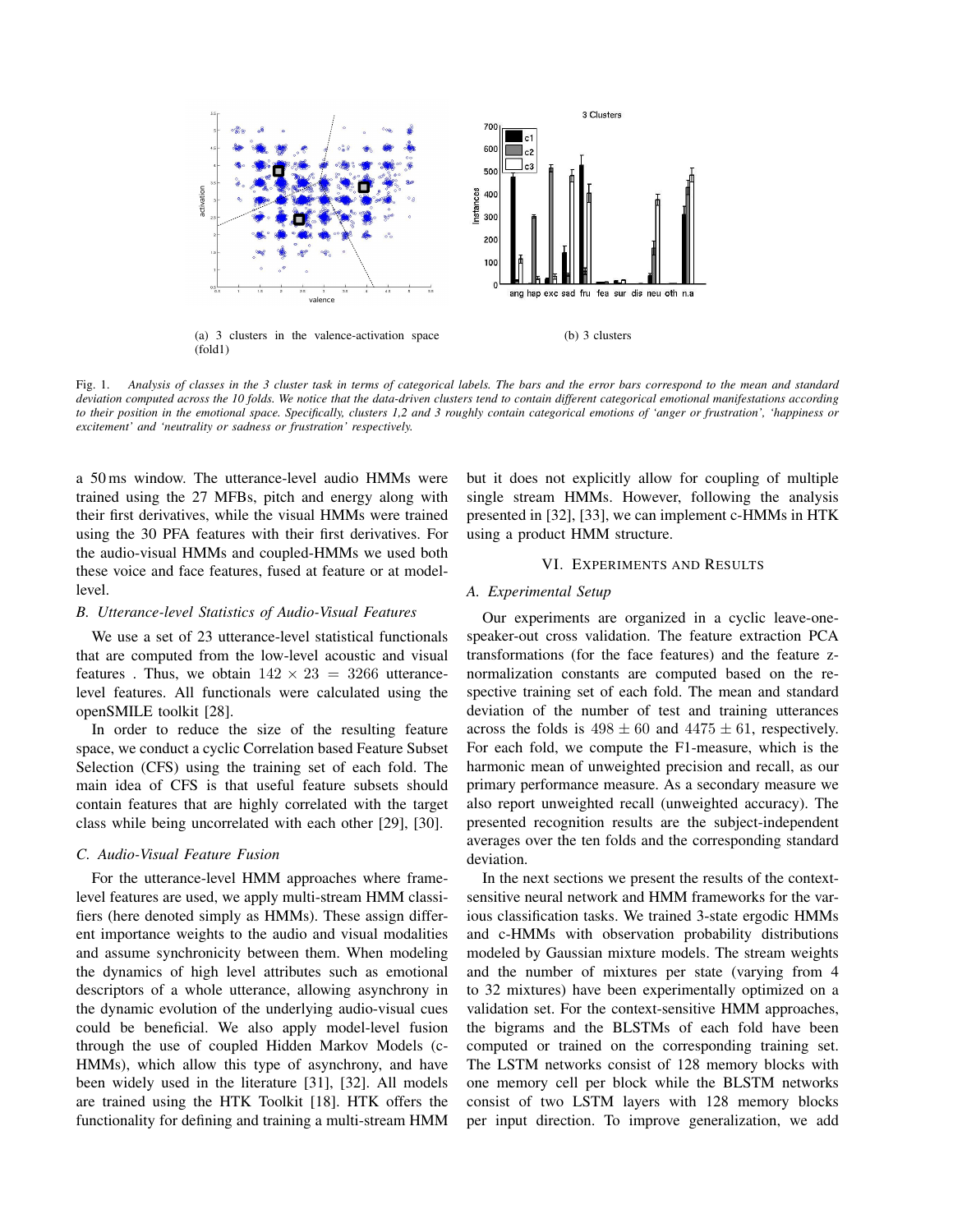#### TABLE I

*Comparing context-free and context-sensitive classifiers for discriminating three levels of valence and activation, and three and four clusters in the valence-activation space, using face (f) and voice (v) features: mean and standard deviation of F1-measure and unweighted Accuracy across the 10 folds (10 speakers).*

| classifier     | features     | F1               | Acc.(uw)         |  |
|----------------|--------------|------------------|------------------|--|
| valence        |              |                  |                  |  |
| <b>HMM</b>     | $\mathbf{V}$ | $49.85 \pm 3.18$ | $49.99 \pm 3.63$ |  |
| <b>HMM</b>     | f            | $58.85 \pm 3.86$ | $60.98 \pm 4.96$ |  |
| <b>HMM</b>     | v+f          | $60.79 \pm 2.53$ | $62.50 \pm 3.39$ |  |
| cHMM           | $v + f$      | $60.42 \pm 3.59$ | $61.75 + 4.66$   |  |
| $HMM+HMM(w=2)$ | v+f          | $62.02 \pm 2.25$ | $63.16 \pm 3.18$ |  |
| HMM+BLSTM      | $v + f$      | $63.97 \pm 3.03$ | 62.78 $\pm$ 6.43 |  |
| <b>BLSTM</b>   | $v + f$      | $65.12 \pm 5.13$ | 64.67 $\pm$ 6.48 |  |
| activation     |              |                  |                  |  |
| <b>HMM</b>     | $\mathbf V$  | $57.54 \pm 3.33$ | $61.92 + 4.88$   |  |
| <b>HMM</b>     | f            | $49.04 \pm 4.40$ | $51.36 \pm 4.14$ |  |
| <b>HMM</b>     | v+f          | $57.56 \pm 4.27$ | $60.00 \pm 4.45$ |  |
| cHMM           | $v + f$      | $57.39 \pm 3.25$ | $61.29 \pm 5.16$ |  |
| $HMM+HMM(w=4)$ | v+f          | $57.71 \pm 4.23$ | $60.02 \pm 4.54$ |  |
| HMM+BLSTM      | $v + f$      | 53.41 $\pm$ 5.99 | $46.93 \pm 5.69$ |  |
| <b>BLSTM</b>   | $v + f$      | $54.90 \pm 5.02$ | $52.28 \pm 5.37$ |  |
| 3 clusters     |              |                  |                  |  |
| <b>HMM</b>     | v+f          | $67.33 \pm 5.15$ | $66.18 \pm 6.69$ |  |
| cHMM           | v+f          | $68.45 \pm 3.38$ | $67.95 \pm 3.18$ |  |
| cHMM+HMM(w=4)  | v+f          | $70.36 \pm 3.48$ | $69.76 \pm 3.09$ |  |
| cHMM+BLSTM     | $v + f$      | $68.09 \pm 4.16$ | $68.02 \pm 4.72$ |  |
| <b>BLSTM</b>   | v+f          | $72.35 \pm 5.10$ | $71.83 \pm 5.46$ |  |
| 4 clusters     |              |                  |                  |  |
| <b>HMM</b>     | $v + f$      | $56.54 \pm 4.29$ | $56.64 \pm 5.90$ |  |
| cHMM           | v+f          | $57.28 \pm 3.65$ | $57.87 \pm 4.33$ |  |
| cHMM+HMM(w=4)  | v+f          | $58.65 \pm 3.80$ | $58.89 \pm 4.59$ |  |
| cHMM+BLSTM     | $v + f$      | $58.21 \pm 5.24$ | $57.94 \pm 5.89$ |  |
| <b>BLSTM</b>   | $v + f$      | $62.80 \pm 6.69$ | $61.96 \pm 7.02$ |  |

zero mean Gaussian noise with standard deviation 0.6 to the input statistical features during training. The BLSTM networks that are trained to process the HMM outputs (HMM+BLSTM) consist of 32 memory blocks per input direction.

## *B. Context-Free vs Context-Sensitive Classifiers*

In this section, we compare the classification performance between emotion-specific HMMs or c-HMMs, that do not make use of context information, and our proposed context-sensitive frameworks: hierarchical HMMs (or c-HMMs) using sequential Viterbi Decoding with bidirectional window of  $w + 1$  utterances (HMM+HMM, c-HMM+HMM), BLSTM trained with utterance-level feature functionals (BLSTM) and hybrid HMM/BLSTM classifiers (HMM+BLSTM, c-HMM+BLSTM). Table I shows the performances for discriminating three levels of valence and activation, as well as classification into three and four clusters in the valence-activation space. To test the statistical significance of the differences in average F1 performance between (c-)HMM, (c-)HMM+HMM, (c-)HMM+BLSTM and BLSTM classifiers, we conducted repeated measures ANOVA at the subject level with Bonferonni adjustment for post-hoc tests, using SPSS [34].

Concerning the valence results, we observe that facial features are much more effective in classifiying valence than voice features, which agrees with our previous findings [8]. Regarding the audio-visual classifiers, BLSTM achieves the highest average F1 measure, while the emotion-specific HMMs benefit from the use of longrange context, either through higher-level Viterbi Decoding (HMM+HMM) or through the use of a higher-level BLSTM (HMM+BLSTM). Statistical significance tests reveal that the average HMM+BLSTM F1 measure is significantly higher than that of the HMM at the 0.05 level. HMM+HMM performance was not found significantly higher than HMM performance, but it has a p value very close to the threshold  $(p=0.055)$ . Similarly the comparison of BLSTM and HMM gives a p value of 0.06.

For the activation task, incorporating visual cues does not improve performance significantly, indicating that audio cues are more informative that visual cues. This agrees with previous results in the emotion literature [35], [36]. Overall, we notice that taking temporal context into account does not benefit activation classification performance for HMMs (HMM+HMM), and the BLSTM and HMM/BLSTM classifiers on average perform worse than the context-free HMMs. This could be attributed to the isolated nature of the extreme activation instances.

For the three cluster task, we notice that context-sensitive classifiers, such as c-HMM+HMM and BLSTM, on average perform higher than the simple HMMs and c-HMMs, and that the BLSTM classifier achieves the highest average F1 measure. The average F1 measure of cHMM+HMM was found significantly higher that of c-HMM at the 0.05 level. Similarly, for the four cluster task context-sensitive classifiers tend to outperform simple HMMs and cHMMs in terms of average F1, although these differences are not statistically significant at the 0.05 level.

Overall, our results suggest that incorporating context is beneficial for the valence and the three and four cluster classification. The BLSTM classifier generally achieves the highest classification performance, although performance across folds has a relatively high variance. The hierarchical HMM and hybrid HMM/BLSTM classifiers perform similarly in general, and lower than the BLSTM in terms of average F1 measure, although they tend to have more consistent performance across subjects (smaller variance). Regarding the hierarchical HMM approach we notice that a small amount of bidirectional context (e.g., w=4) can give a performance increase. We have omitted the results of the HMM+HMM architecture where Viterbi Decoding is used over the total observation sequence. For all our classification tasks, the results are very similar to the ones obtained through sequential VD with small window sizes, which suggests that it is possible to increase recognition performance even when a small amount of bidirectional context is used. These observations are encouraging and suggest that this algorithm could be applied in practical scenarios where an emotion recognition system might not afford to wait for the conversation to end in order to perform recognition, while it might be acceptable to wait a few utterances before making a decision.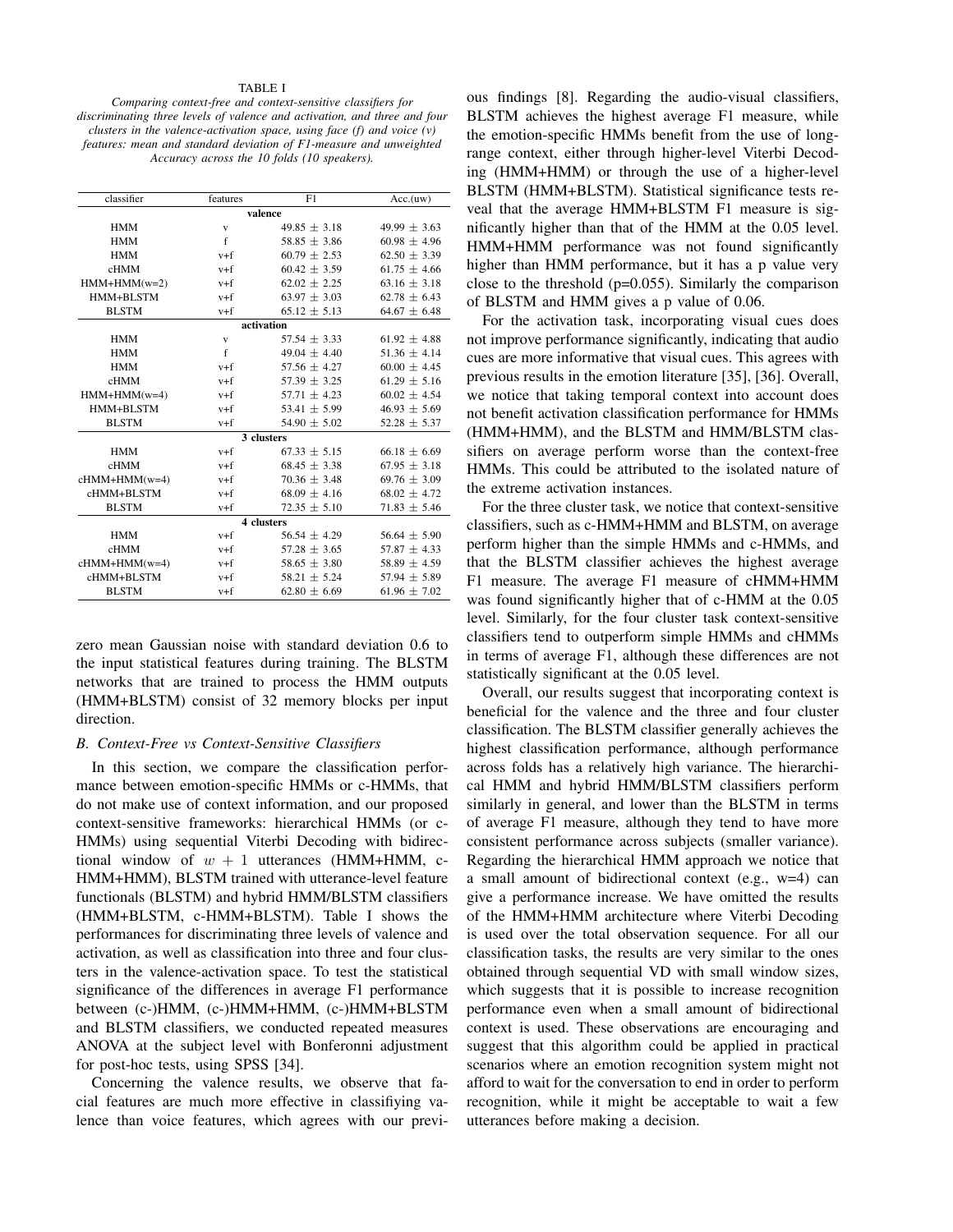Note that there are significant variations in the performance and rankings across different folds for all classification approaches, as indicated by the variances of Table I and the results of the statistical significance tests. These suggest that no approach is clearly superior for all speakers. Our insight is that these variations could result from speaker dependent characteristics of emotional expression, i.e., some speakers may be more overtly expressive than others or may make different expressive use of the audio and visual modalities.

#### *C. Context-Sensitive Neural Network Classifiers*

In this section, we compare the recognition performances of various Neural Network classifiers which take into account different amount of unidirectional and bidirectional context. The results are presented in Table II. (B)LSTM architectures achieve a higher average F1 measure compared to (B)RNN architectures which indicates the merit of learning a longer range of temporal context for emotion recognition tasks. Also, bidirectional neural networks, such as BLSTMs and BRNNs, outperform their respective unidirectional counterparts, such as LSTM and RNN, which suggests the importance of bidirectional context for these architectures. The performance differences between these context-sensitive NNs, although not statistically significant, indicate a consistent trend in performance across all classification tasks, with BLSTM being the highest performing classifier.

#### TABLE II

*Comparing context-sensitive Neural Network classifiers for discriminating three levels of valence and activation, and three and four clusters in valence-activation space using face (f) and voice (v) features: mean and standard deviation of F1-measure and unweighted Accuracy across the 10 folds (10 speakers).*

| classifier   | features | F1               | Acc.(uw)         |  |  |
|--------------|----------|------------------|------------------|--|--|
| valence      |          |                  |                  |  |  |
| <b>RNN</b>   | $v + f$  | $63.34 \pm 4.58$ | $62.92 \pm 6.00$ |  |  |
| <b>BRNN</b>  | $v + f$  | $64.10 \pm 5.05$ | $63.68 \pm 6.64$ |  |  |
| <b>LSTM</b>  | $v + f$  | $63.71 \pm 4.86$ | $63.76 \pm 5.95$ |  |  |
| <b>BLSTM</b> | v+f      | $65.12 \pm 5.13$ | $64.67 \pm 6.48$ |  |  |
| activation   |          |                  |                  |  |  |
| <b>RNN</b>   | $v+f$    | $52.78 \pm 5.21$ | $48.54 \pm 5.59$ |  |  |
| <b>BRNN</b>  | $v + f$  | $53.93 \pm 4.12$ | $49.98 \pm 4.62$ |  |  |
| <b>LSTM</b>  | $v+f$    | $53.65 \pm 4.97$ | $50.35 \pm 5.83$ |  |  |
| <b>BLSTM</b> | $v+f$    | $54.90 \pm 5.02$ | $52.28 \pm 5.37$ |  |  |
| 3 clusters   |          |                  |                  |  |  |
| <b>RNN</b>   | $v+f$    | $69.59 \pm 5.75$ | $69.34 \pm 5.95$ |  |  |
| <b>BRNN</b>  | $v + f$  | $69.94 \pm 5.65$ | $69.76 \pm 6.00$ |  |  |
| <b>LSTM</b>  | $v+f$    | $70.34 \pm 5.85$ | $69.53 \pm 6.61$ |  |  |
| <b>BLSTM</b> | v+f      | $72.35 \pm 5.10$ | $71.83 \pm 5.46$ |  |  |
| 4 clusters   |          |                  |                  |  |  |
| <b>RNN</b>   | $v+f$    | $58.30 \pm 6.63$ | $57.29 \pm 7.28$ |  |  |
| <b>BRNN</b>  | $v + f$  | $60.10 \pm 5.96$ | $59.14 \pm 6.72$ |  |  |
| <b>LSTM</b>  | $v+f$    | $61.93 \pm 5.96$ | $61.02 \pm 6.15$ |  |  |
| <b>BLSTM</b> | v+f      | $62.80 \pm 6.69$ | $61.96 \pm 7.02$ |  |  |

#### VII. CONCLUSION

In this work we have described and analyzed contextsensitive frameworks for emotion recognition, i.e., frameworks that take into account temporal emotional context when making a decision about the emotion of an utterance. These methods, which utilize powerful and popular classifiers, such as HMMs and BLSTMs, could be viewed under the common framework of a hierarchical, multimodal approach, which models the observation flow both at the utterance level (within an emotion) and at the conversation level (between emotions). The different classifiers that can be chosen for each level reflect different modeling assumptions on the underlying sequences and account for different system requirements. Our emotion classification experiments indicate that taking into account temporal context tends to improve emotion classification performance. Overall, context-sensitive approaches outperform methods that do not consider context for the recognition of valence states and emotional clusters in the valence-activation space, in terms of average F1 measure. However, the relatively large performance variability between subjects suggests that no method is clearly superior for all subjects. Additionally, the use of context from both past and future seems beneficial, as suggested by the slightly higher performance of bidirectional neural networks (BLSTM, BRNN) compared to their unidirectional counterparts. Even the use of a small amount of context around the current observation, e.g., from the use of the sequential VD algorithm with a small window of  $w+1$  utterances, leads to performance improvement, which is an encouraging result for designing context sensitive frameworks with performance close to real-time. The only emotion classification task that does not benefit significantly from context is activation, possibly because of the isolated nature of the extreme activation events, which makes this structure difficult to model.

According to our results, neural network architectures, and specifically (B)LSTM networks trained with utterance level feature functionals achieve a higher average performance than HMM classification schemes. This could be attributed to their discriminative training, fewer modeling assumptions and their ability to capture long-range, bidirectional temporal patterns of the input feature streams and output activations. BLSTM networks can learn an adequate amount of relevant emotional context around the current observation, during the training stage. When such context is not present, for example when we randomly shuffle the utterances of a conversation, the performance of the BLSTM classifiers significantly decreases. However (B)LSTM and (B)RNN classifiers seem to have difficulties handling emotional expression variability between subjects, therefore their performance may vary significantly across people. HMM classification frameworks and hybrid HMM/BLSTM frameworks, on average perform lower than neural networks, but generally achieve more consistent classification results across subjects. They provide a structured approach for modeling and classifying sequences at multiple levels, they have more trasparency as to what amount of context is used and they are generally flexible.